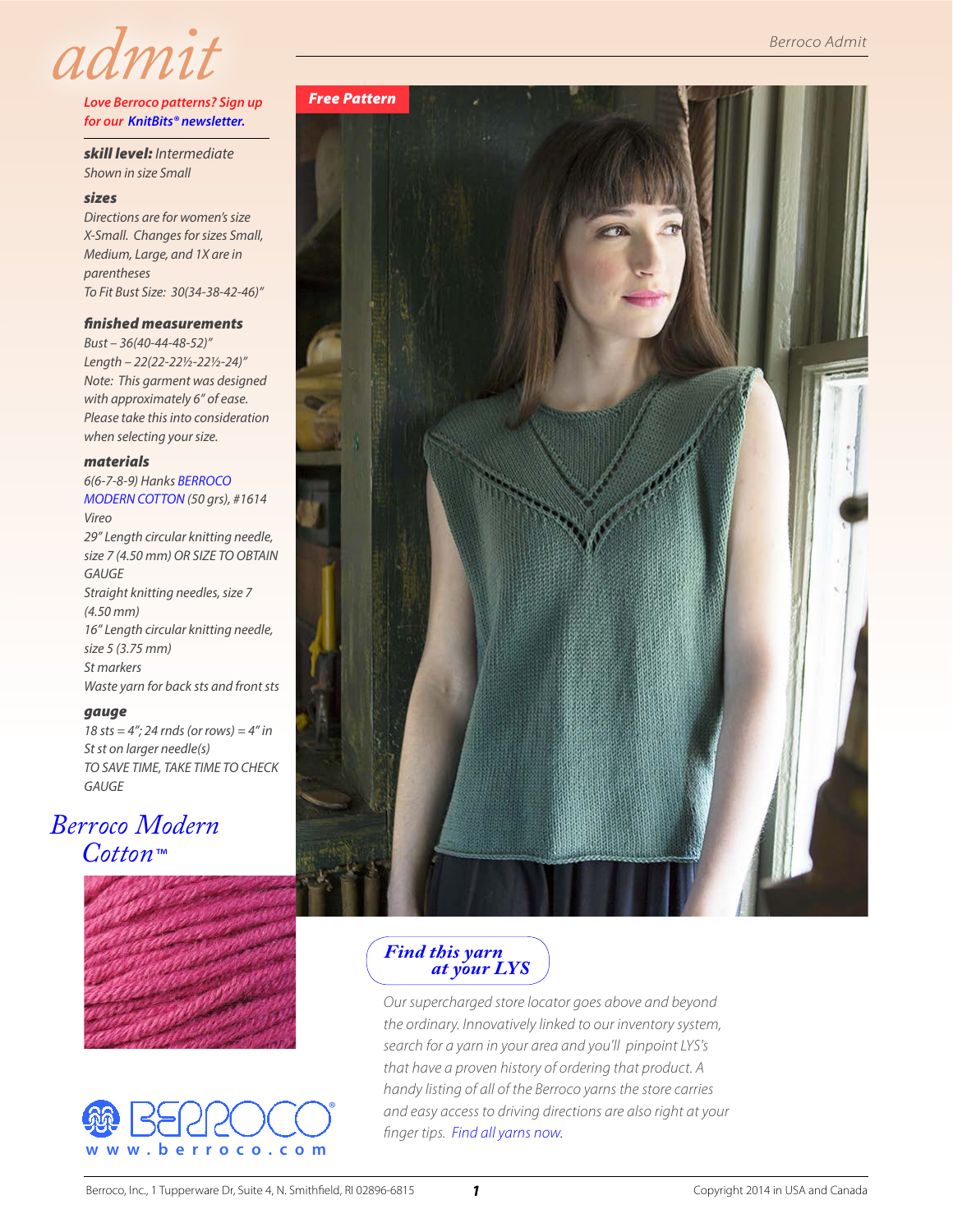## Don't forget to connect with us on social media!

#### **y**  $\mathbf{f}$   $\mathbf{F}$   $\mathbf{F}$   $\mathbf{F}$ **Blog**

*NOTE: We recommend using yarns called for in our instructions. Every effort has been made to ensure that directions contained in this book are accurate and complete, however errors do occur. We cannot be responsible for variance of individual knitters, human or typographical errors.*

*All pattern PDFs are updated when corrections are made. In the event of finding an error, please make sure you've downloaded the most recent version.*

# STITCH GLOSSARY

## RT (Right Twist)

K2 tog, leaving sts on LH needle, then k the first st again

## LT (Left Twist)

Skip 1 st, k the next st TBL, then k the skipped st

## **NOTE**

This garment is worked in one piece in the round to the armholes. It is then divided for back and front which are worked back and forth separately.

# BODY

With larger circular needle, cast on 164(180-200- 216-236) sts. Join, being careful not to twist sts. Mark for beg of rnd and carry marker up. Work even in St st (k EVERY rnd) for 13(13-13½-13½-14)", end last rnd 1 st before end of rnd.

## Divide for Back and Front: Next Row (RS):

Dropping marker, work RT, k80(88-98-106-116), RT, k80(88-98-106-116), k1. Leave the last 82(90-100- 108-118) sts on circular needle for front, and work next 82(90-100-108-118) sts for back using straight needles, beginning with Row 1 below.

## BACK

Row 1 (RS): K1, SSK, yo, k35(39-44-48-53), k2 tog, yo, RT, yo, SSK, k to last 3 sts, end yo, k2 tog, k1. Row 2 and all WS rows (except Row 12): Purl. Row 3: K1, SSK, yo, k34(38-43-47-52), k2 tog, yo, RT, LT, yo, SSK, k to last 3 sts, end yo, k2 tog k1. Row 5: K1, SSK, yo, k33(37-42-46-51), k2 tog, yo, RT, k2, LT, yo, SSK, k to last 3 sts, end yo, k2 tog, k1. Row 7: K1, SSK, yo, k32(36-41-45-50), k2 tog, yo, RT,

k4, LT, yo, SSK, k to last 3 sts, end yo, k2 tog, k1. Row 9: K1, SSK, yo, k31(35-40-44-49), k2 tog, yo, RT, k2, RT, k2, LT, yo, SSK, k to last 3 sts, end yo, k2 tog, k1.

Row 11: K1, SSK, yo, k28(32-37-41-46), SSK, k2 tog, yo, RT, k4, (yo) twice, k4, LT, yo, SSK, k2 tog, k to last 3 sts, end yo, k2 tog, k1.

Row 12 (WS): Purl, but knit into the 2nd yo of the



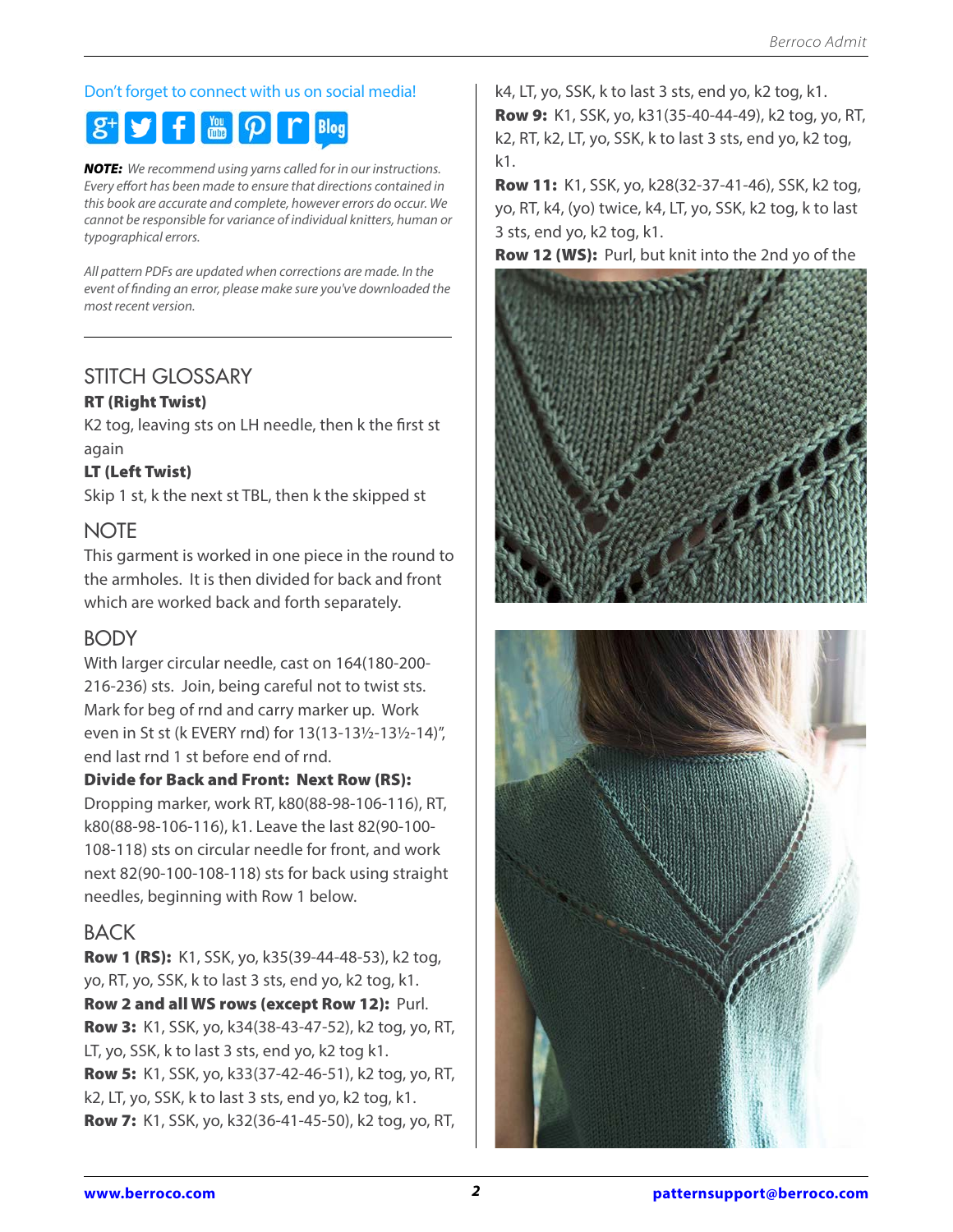double yo.

Row 13: K1, SSK, yo, k26(30-35-39-44), SSK, k2 tog, yo, RT, k5, yo, RT, yo, k5, LT, yo, SSK, k2 tog k to last 3 sts, end yo, k2 tog, k1.

Row 15: K1, SSK, yo, k24(28-33-37-42), place marker, SSK, k2 tog, yo, RT, k6, place marker, yo, RT, LT, yo, k6, LT, yo, SSK, k2 tog, k to last 3 sts, end yo, k2 tog, k1.

Row 17: K1, SSK, yo, k to 2 sts before next marker, place marker, SSK, drop marker, k2 tog, yo, RT, k to next marker, sl marker, yo, RT, k2, place marker, LT, yo, k7, place marker, LT, yo, SSK, k2 tog, k to last 3 sts, end yo, k2 tog, k1.

Row 19: K1, SSK, yo, k to 2 sts before next marker, place marker, SSK, drop marker, k2 tog, yo, RT, k to next marker, sl marker, yo, RT, k to next marker, drop marker, k1, place marker, LT, yo, k to next marker, drop marker, k1, place marker, LT, yo, SSK, k2 tog, k to last 3 sts, end yo, k2 tog, k1.

Row 20 (WS): Purl. Rep Rows 19 and 20, moving the yo bands outwards, until the outer 2 bands (the 2 bands started on Row 1) have almost reached the yo armhole edging and can't be moved any further. On last row, remove the first and last marker. Discontinue the outer bands, continuing to move the inner 2 bands as follows:

Row 21: K1, SSK, yo, ssk, k to next marker, sl marker, yo, RT, k to next marker, drop marker, k1, place marker, LT, yo, k to last 5 sts, end k2 tog, yo, k2 tog, k1.

Row 22 (WS): Purl. Rep Rows 21 and 2 until the until armholes measure 9(9-9-9-10)", end on WS. Sl all sts to a piece of waste yarn for shoulders and back neck.

# FRONT

Work same as back until there are 26 sts between the RT and LT of the inner 2 bands, end on WS. Mark center 14 sts on last row.

Shape Neck: Next Row (RS): Work to first marker, drop marker, join another hank of yarn and k14, sl these sts to holder for front neck, work to end. Working both sides at once in pat as established, bind off 3 sts at each neck edge once, 2 sts twice, then dec 1 st at each neck edge every RS row once. Work even on 26(30-35-39-44) sts each side,

continuing to move inner bands outward as on back, until armholes measure 9(9-9-9-10)", end on WS. Sl sts to waste yarn for shoulders.

# **FINISHING**

Sl the first 26(30-35-39-44) sts of back from waste yarn to one straight needle. Sl 26(30-35-39-44) sts of right front shoulder to second straight needle, facing in same direction as first needle with WS of back and front facing each other. Join yarn and weave sts tog using Kitchener St . Join left shoulder in same manner. There should be 30 sts remaining on waste yarn for back neck.

Neck Edging: With RS facing, using smaller circular needle, beg at left shoulder, pick up and k19 sts along left front neck edge, k14 sts from front holder, pick up and k19 sts along right front neck edge, then k30 sts from waste yarn – 82 sts, Mark for beg of rnd and carry marker up. Purl 1 rnd. Bind off purlwise.